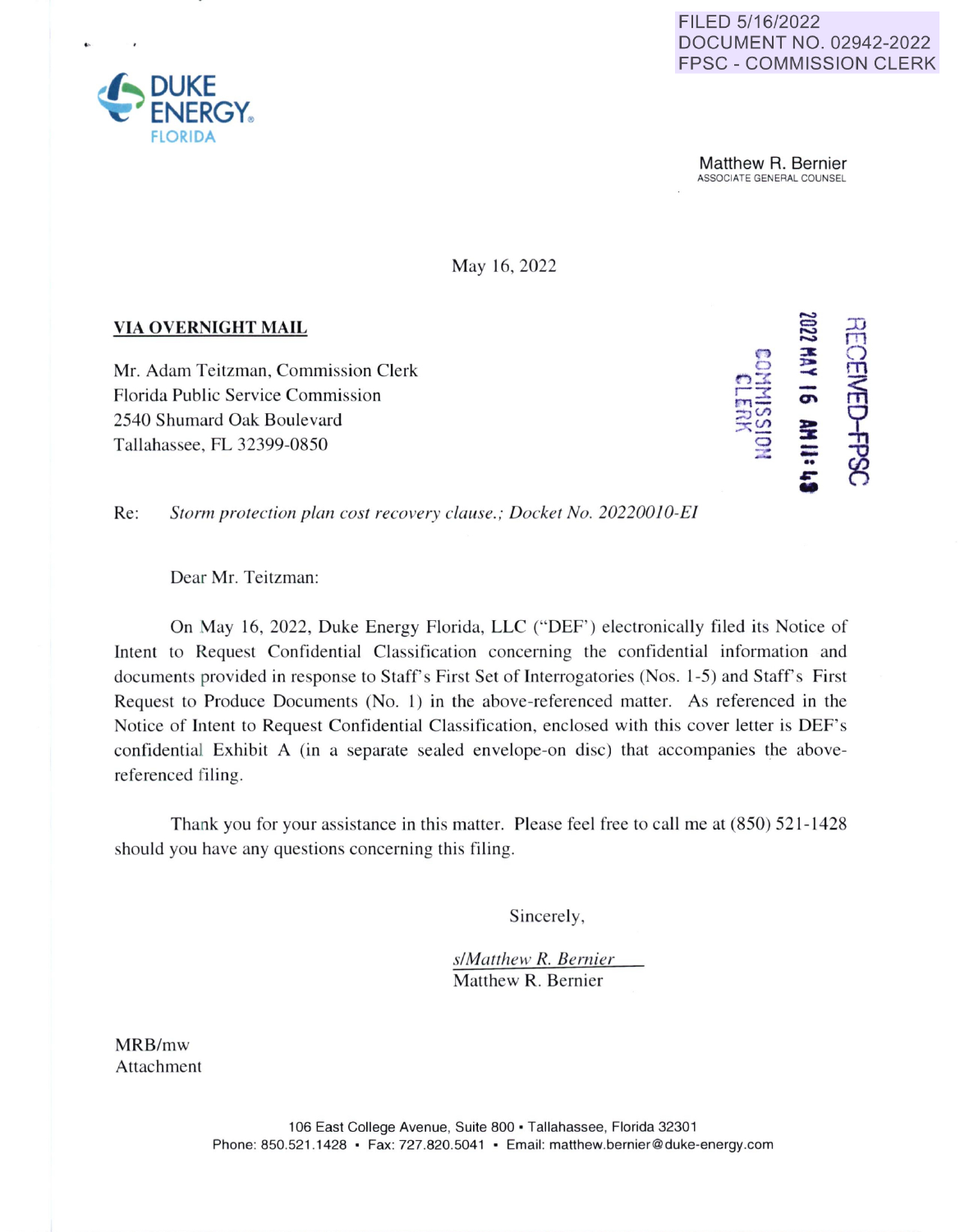## CERTIFICATE OF SERVICE Docket No. 20220010-EI

I HEREBY CERTlFY that a true copy of the above-mentioned document has been furnished to the following individuals via e-mail on this  $16<sup>th</sup>$  day of May, 2022.

|                                           | s/ Matthew R. Bernier                          |
|-------------------------------------------|------------------------------------------------|
|                                           | Attorney                                       |
| Bianca Lherisson /Shaw Stiller            | Charles Rehwinkel / Richard Gentry             |
| Office of General Counsel                 | Office of Public Counsel                       |
| <b>FL Public Service Commission</b>       | c/o The Florida Legislature                    |
| 2540 Shumard Oak Blvd.                    | 111 W. Madison St., Room 812                   |
| Tallahassee, FL 32399-0850                | Tallahassee, FL 32399-1400                     |
| blheriss@psc.state.fl.us                  | rehwinkel.charles@leg.state.fl.us              |
| sstiller@psc.state.fl.us                  | gentry.richard@leg.state.fl.us                 |
|                                           | morse.stephanie@leg.state.fl.us                |
| Kenneth Hoffman                           | christensen.patty@leg.state.fl.us              |
| Florida Power & Light                     | pirrello.anastacia@leg.state.fl.us             |
| 134 West Jefferson St.                    | wessing.mary@leg@state.fl.us                   |
| Tallahassee, FL 32301-1713                |                                                |
| ken.hoffman@fpl.com                       | Paula K. Brown                                 |
|                                           | Tampa Electric Company                         |
| Christopher T. Wright                     | <b>Regulatory Affairs</b>                      |
| Florida Power & Light                     | P.O. Box 11                                    |
| 700 Universe Boulevard (JB/LAW)           | Tampa, FL 33601-0111                           |
| Juno Beach FL 33408-0420                  | regdept@tecoenergy.com                         |
| $(561) 691 - 7144$                        |                                                |
| $(561) 691 - 7135$                        | J. Wahlen / M. Means                           |
| christopher.wright@fpl.com                | Ausley McMullen                                |
|                                           | Tampa Electric                                 |
| James W. Brew / Laura W. Baker            | P.O. Box 391                                   |
| White Springs DBA PCS Phosphate           | Tallahassee, FL 32302                          |
| Stone Mattheis Xenopoulos & Brew, P.C.    | jwahlen@ausley.com                             |
| 1025 Thomas Jefferson Street, N.W.        | mmeans@ausley.com                              |
| Suite 800 West                            |                                                |
| Washington, DC 20007-5201                 | Jon Moyle Jr./ M. Qualls                       |
| jbrew@smxblaw.com                         | <b>FIPUG</b>                                   |
| lwb@smxblaw.com                           | Moyle Law Firm                                 |
|                                           | 118 North Gadsden St.                          |
| Peter J. Mattheis                         | Tallahassee, FL 32301                          |
| Michael K. Lavanga                        | jmoyle@moylelaw.com                            |
| Joseph R. Briscar                         | mqualls@moylelaw.com                           |
| Stone, Mattheis, Xenopoulos, & Brew P.C.  |                                                |
| Nucor                                     | Corey Allain                                   |
| 1025 Thomas Jefferson Street, NW          | Nucor                                          |
| Eighth Floor, West Tower                  | 22 Nucor Drive                                 |
| Washington, DC 20007                      | Frostproof, FL 33843                           |
| pjm@smxblaw.com                           | corey.allain@nucor.com                         |
| mkl@smxblaw.com                           |                                                |
| jrb@smxblaw.com                           | <b>Beth Keating</b>                            |
|                                           | Gunster, Yoakley, & Stewart, P.A.              |
| Michelle Napier                           | <b>FPUC</b>                                    |
| Director, Regulatory Affairs Distribution | 215 South Monroe Street, Suite 601             |
| <b>FPUC</b>                               | Tallahassee, FL 32301                          |
| 1635 Meathe Drive                         | bkeating@gunster.com                           |
|                                           |                                                |
| West Palm Beach, FL 33411                 | Mike Cassel,                                   |
| mnapier@fpuc.com                          | Vice President/Government & Regulatory Affairs |
|                                           | <b>FPUC</b>                                    |
| Stephanie U. Eaton                        | 208 Wildlight Ave.                             |
| Walmart                                   | Yulee, FL 32097                                |
| 110 Oakwood Drive, Suite 500              |                                                |